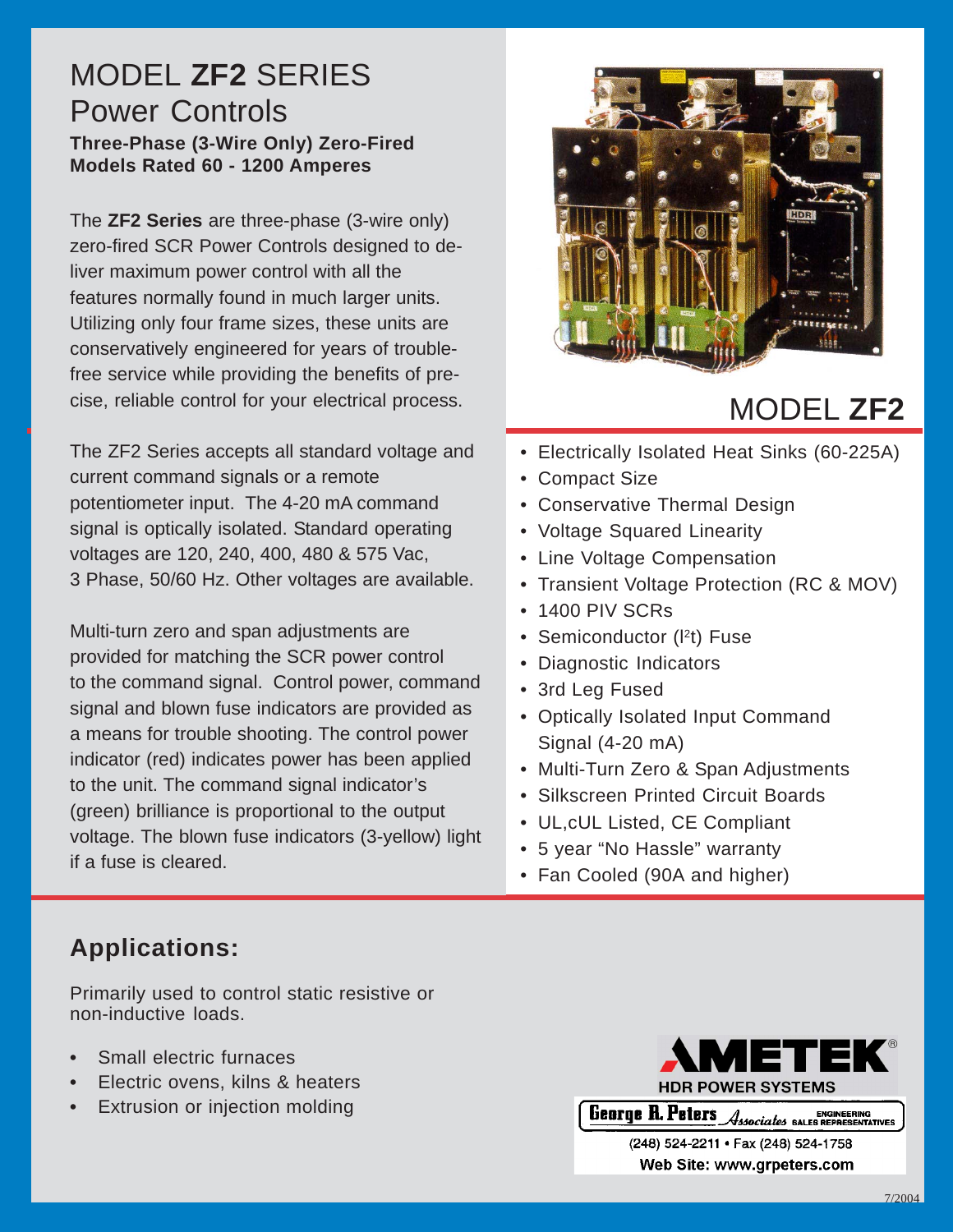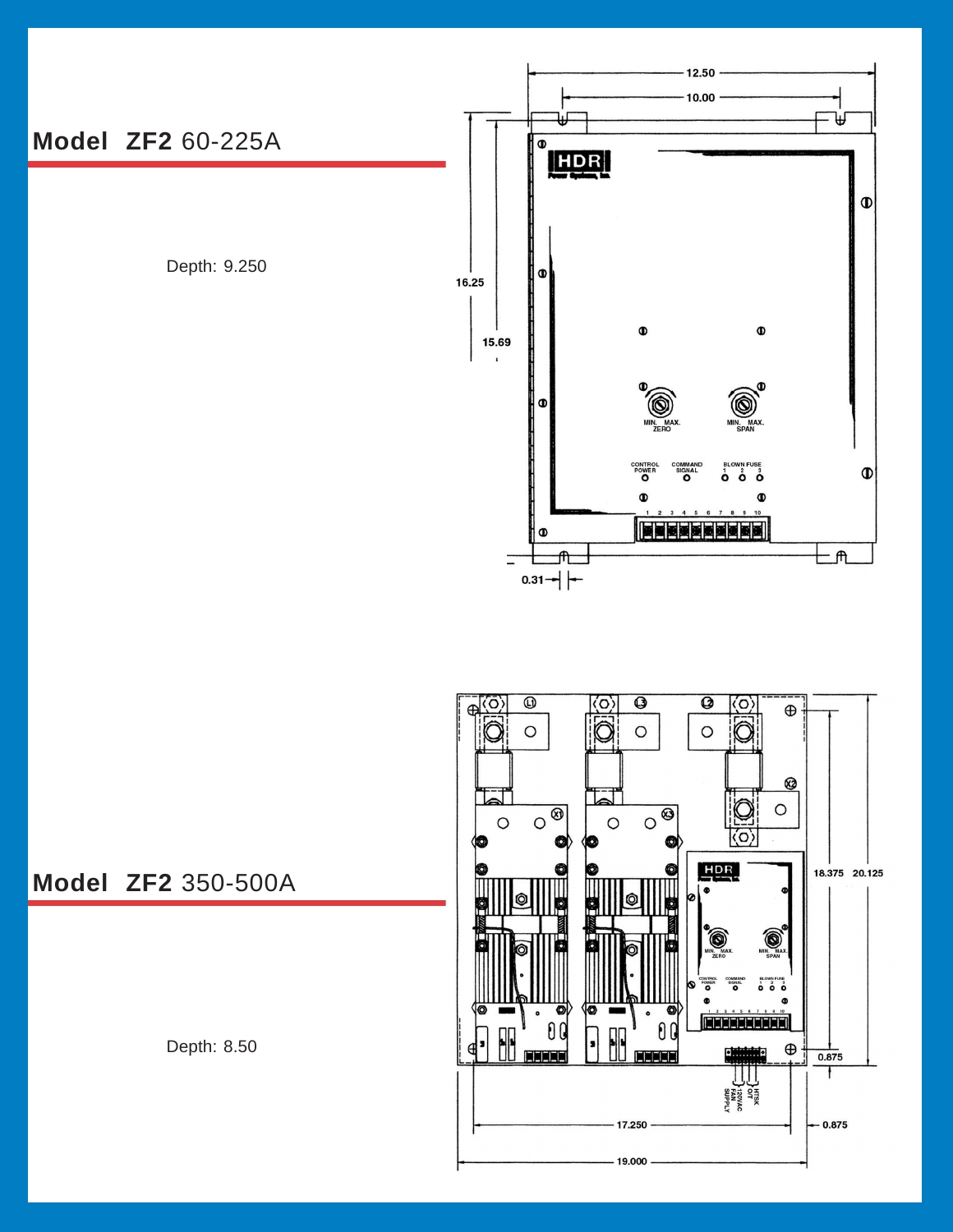

#### **Model ZF2** 650A

Depth: 11.250



### **Model ZF2** 800-1200A

Depth: 11.750